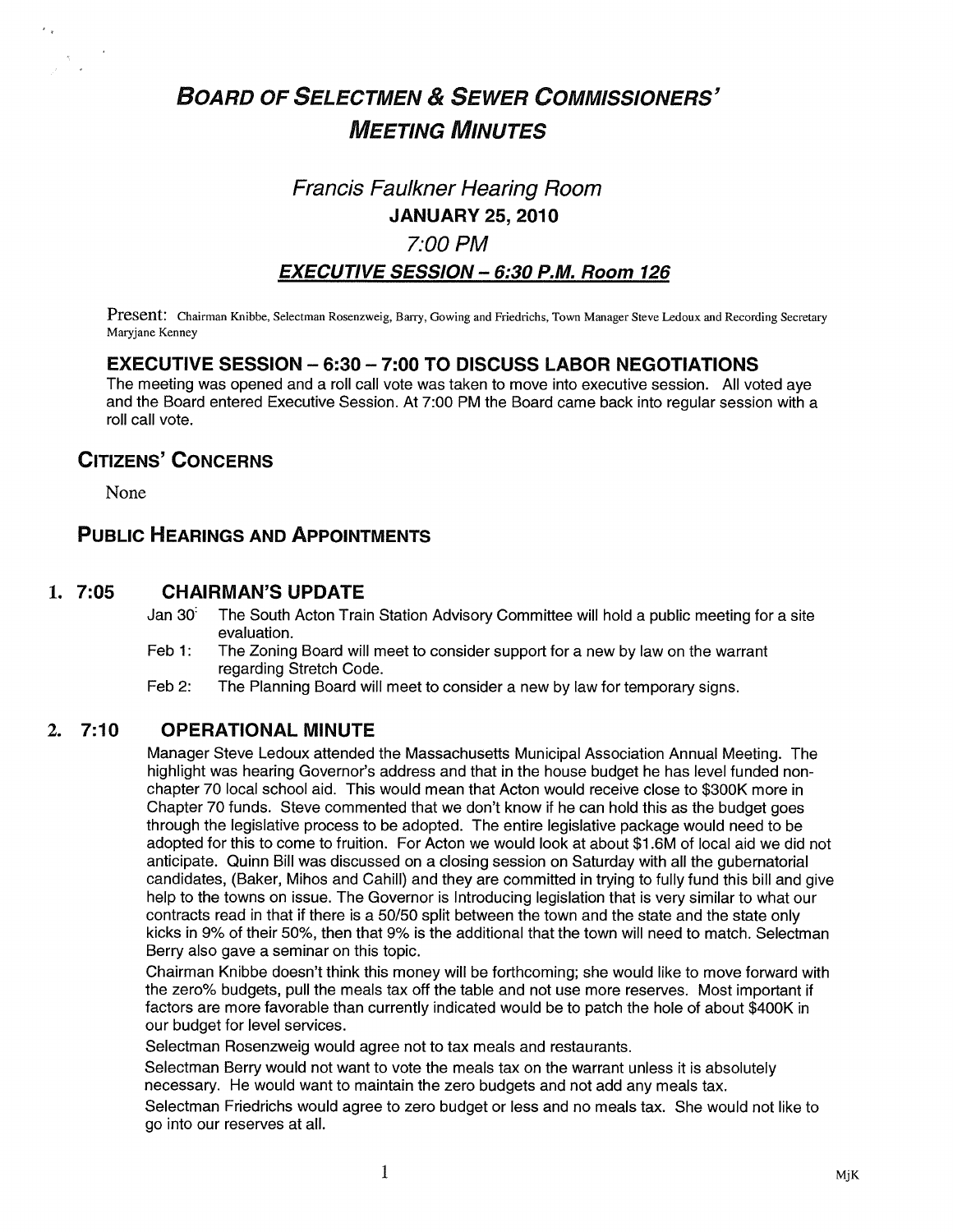Selectman Gowing believes it is a political ploy and the money will not be there. He supports the zero percent budgets and believes the meals tax will hurt businesses. For items in the budget that were cut he would like Steve L. to have a list that could be added back in if a miracle happens.

# 3. 7:25 CROSSROADS CAFÉ -ALLEGED LIQUOR OVER SERVICE

Jay Manning in for an over serve at Cross Roads Café. Someone had been pulled over in Stow and she reported that Cross Roads was the last place she had been. Police offered to have her call someone to drive her home and let her go but she became uncooperative and was arrested. No tests were taken. Mr. Manning stated that this is his business, he is a fourth generation in restaurant business, and he is very concerned that no one leaves his restaurant over served. The restaurant has serve safe programs in which the employees are certified. They split the program and the remainder will be certified later this week.

Selectman Berry asked if this is a first. Mr. Manning replied, No, it is the second. On the first occasion someone was at a party in the restaurant but had left at 9PM and then was picked up at lAM. Selectman Berry stated the police report says this person was smashed. Mr. Manning noted he had spoken to her early that night and she seemed fine and in fact had left early.

Selectman Rosenzweig stated that he should require that the safe serve program happens every year given turn over in restaurants. She would like to see more in depth training.

Selectman Gowing asked if the restaurant has a written serving policy. Does it detail when you should cut someone off or escalate the problem to a manager? Mr. Manning replied he did and will take steps to reinforce those efforts.

Selectman Friedrich asked if someone can be posted to keep an eye on the door. Mr. Manning said that he is usually the one to do that and has called for or had some one give a patron a ride home. It becomes difficult on busy nights.

Selectman Rosenzweig noted the busy nights are most important to have someone directed to monitor the doors.

#### 4. 7:35 BUDGET DISCUSSION

×,

Chairman Knibbe presented an overview of what the Town Manager was initially directed to come up with in this year's budget; a 3% budget and a 0% budget and explain the steps it would take to make that happen. We asked that he protect public safety, protect or increase services to those most vulnerable, invest in strategic initiatives such as energy efficiencies, postpone capital expenditures, postpone hiring and postpone routine maintenance. The Finance Committee Point of View asked for these additional conditions; target a 0% budget, operations should continue the hiring restrictions, no bonuses, some service reductions including layoffs and identify cost savings. Use not more that \$2M of the reserves. The Town Manager's Budget has accomplished these requests. It includes a 0% cost of living increase for employees, a cut of 4.25 FTEs, capital cuts of approximately \$500K and additional cuts of approximately \$50K. This is a total of \$950K in cuts from our level service budget. There were some investments that the Town Manager left in at the request of the Board. Community Service Coordinator who serves as outreach to those in need in the community went to full time and a Green Advisory Consultant at \$1OK for an investment in energy savings and reductions and to comply with state demand for grant money. This budget continues with subsidies for Nursing Services in the Enterprise Fund and subsidies to the Senior Citizen Van enterprise fund. It increases the Senior Work Program from \$750. to \$1000 a year.

Ms. Knibbe would like to further compliment staff on the Serve Program in which donations are made by staff for redistribution by our Community Service Coordinator to those in need. Future budget savings include possibly merging financial office back office functions, merging recreation and community ed catalog distribution and enrollment, merging regional dispatch, and the energy efficiency effort.

Selectman Berry stated the one item he is extremely concerned about is cutting the overtime for dispatch. He feels that the town needs to add that \$30K back in.

Selectman Friedrichs asked how far is the zero budget from our actuals last year, what is that figure.

Steve L. replied we cut off spending before the Governor gave 9C cuts-- last year shows budget cuts not our planned FY09 budget. The actuals from the previous year go into the budget book and are considered in budget planning.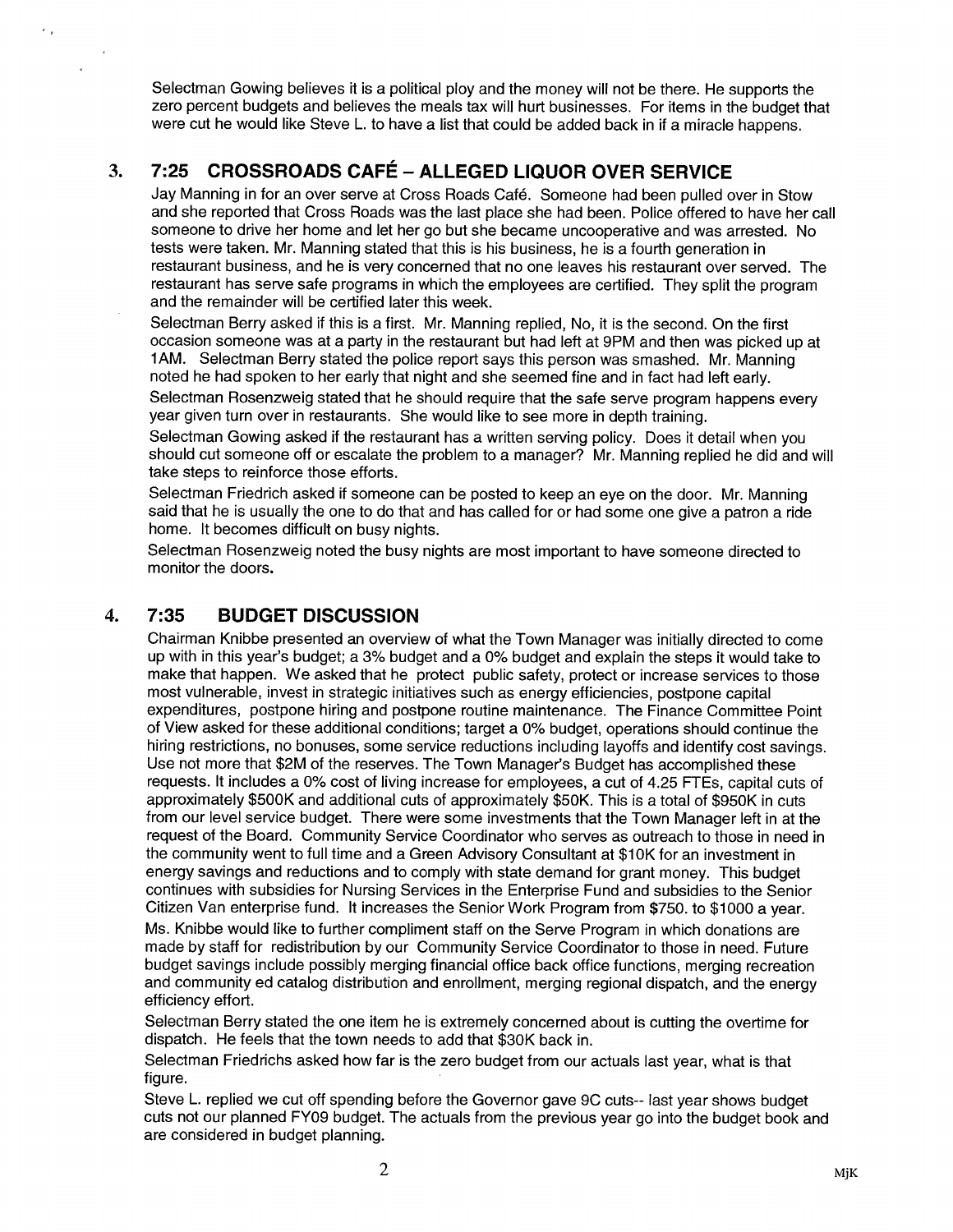Selectman Gowing in sticking to a zero percent budget he does not want to take dispatch overtime out.

Selectman Rosenzweig stated dispatch overtime needs to go back into the budget. Additionally the firefighter's protective equipment should be added back if possible. Something that is extremely important she would like to see the town incorporate is to institute a policy or adopt the statute that will pay the differential between military pay and town base pay for those town employees called to active duty.

Chairman Knibbe agrees with the dispatch overtime, we need them available. We hope to find monies in the budget which means we won't be at zero but very close.

Peter Berry requested the list of what was cut from 3% to 0%. Steve L. yes, <sup>I</sup> will get that to you. Chairman Knibbe moves that we send our Budget to Finance Committee. Selectman Friedrichs seconds the motion, all voted in agreement.

#### 5. 8:25 WASTEWATER RESOURCES ADVISORY COMMITTEE (WRAC)

Presentation on Warrant Articles Regarding By-law on Storm-water, or surface water run-off -Selectmen Rosenzweig wanted to be certain it was clear that this is the Water Resources Advisory Committee dealing with storm-water, not the Wastewater Committee. We need to be in Compliance with EPA requirements. Concord has already been fined \$50K and we are trying to avoid a similar situation in Acton. Ron Beck and Carol Holley attended from the Committee for this presentation. The proposed By-law will be a new by-law "U"; it will deal with the collection of storm-water through the Municipal Separate Storm Sewer System referred to as MS 4. The MS 4 collection system needs a permit; the old one is expired at this point. It requires that a plan be put in place to get permitted that would include Mapping (which is done but needs updating), the by law itself, and the program dealing with detection, public information and education. The Board of Health has tried to put it off until we can qualify for grants, but the EPA is now fining towns so we need to get it done. It was assigned last July to this committee to complete. The costs of permitting are relatively small \$50/100 for a one time permit. Commercial entity might be a bit more costly to permit. A new owner would need to re-permit. The cost to the town is considerable, staff time to map, discover, enforce and report. The new by-law will define illegal discharge, clean permitted discharge, what will be exempted, what the requirements are to permit and Consequences. Selectman Gowing stated this by law is only about the MS 4 storm drains, not something in your yard just running off. Ron stated the target is really not residential; it is more for commercial usage and education. The map locating the collection systems would be important education for residents. Selectman Friedrichs thought the Economic Development Committee should be able to comment. The Chairman would like to see a Public hearing on this issue as education ahead of Town Meeting would be important. They already had a heavily advertised public outreach session and are going to town boards and committees as well as staff for further input. Selectman Gowing suggested that they run the presentation on Cable. The Chair thought that was an excellent idea. Ron stated that they recorded the Public hearing and it could be rerun. An additional suggestion for town meeting was for a hand out including a map. This would be helpful for residents. Selectman Rosenzweig stated the BOH needs to set up the education piece; they can start by sending the presentation out to staff and then to Boards and Committees. Ron stated this had been done and they were looking for feed back.

#### SELECTMEN'S BUSINESS

J.

#### 6. BRUCE FREEMAN RAIL TRAIL - CPC PROJECT

Roland presented the request for Board Support for Community Preservation funds. Selectman Gowing as an abutter is recused himself. All discussions tonight will focus on the 25% design Phase 2A. The Trail travels through a small portion of Westford, a small portion of Carlisle and the largest part through Acton to East Acton. The numbers here only relate to Acton's Phase 2A. For design the town has gone 3 times to CPA for a total of \$452k and the town has spent \$267K that leaves \$1 84K. The monies were spent on 25% design which was \$245K and \$20K for an enhancement grant application; that we received for Phase 2A of \$500K. Acton's portion of that is \$464K. We then spent a small portion on a HPP funding application we submitted to Congresswomen Tsongas to see if she can get additional funding. We now have a final design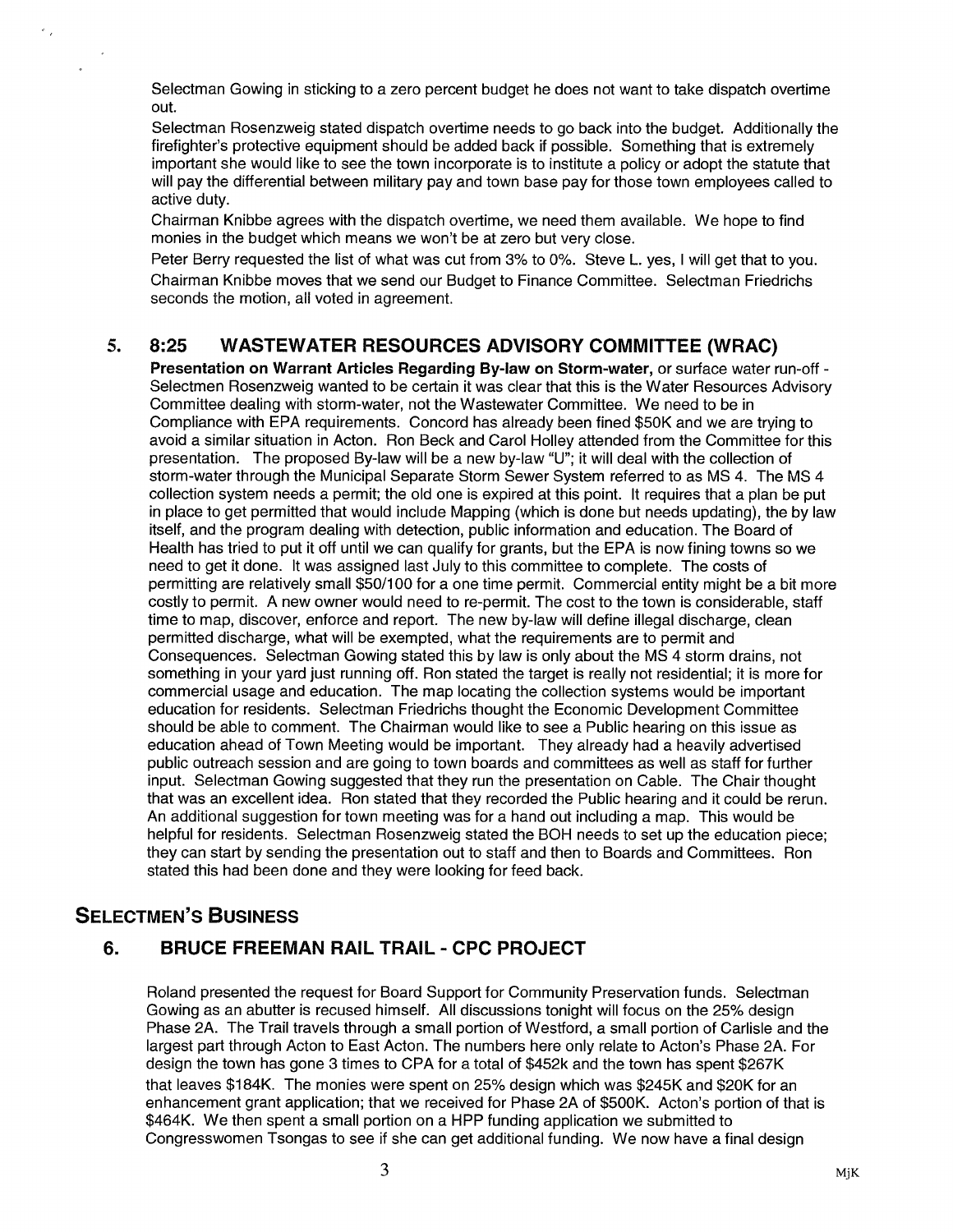cost of \$713.5K. That leaves a gap of \$249.5. We have that \$185K left, leaving a shortfall of \$65K. The %65K is one part of the number requested from CPC. The other is \$50K of funds to cover acquisition issues and legal costs for right of way owned by Mass DOT where the title is not clear enough. This is a best guess. Construction not scheduled until 2021. It is important to have the design ready so that when funding is available Acton is ready; this could even be one for stimulus funds.

Chairman Knibbe asked if these funds are necessary to continue. Mr. Bartl replied definitely. Selectman Rosenzweig stated it is important to keep design moving along for federal funding.

Selectman Berry questioned the 25% for the Assabet River Rail Trail. Roland stated they were different funds from different pots, you cannot mix.

Selectman Friedrichs clarified the total you are asking of CPC monies, \$1 15K is for the shortfall and acquisitions funds. Yes, Roland replied.

The Chairman stated there is an enormous demand for this trail, very positive support for the town. The Community Preservation Committee has asked the Board to prioritize the projects. The Chairman requested that of the eight projects each Board member star the four most important to them. The Town Manager took the tally.

| <b>CPC PROJECT</b>              | <b>COST</b> | <b>Selectmen Votes</b> |     |           |           |         |
|---------------------------------|-------------|------------------------|-----|-----------|-----------|---------|
| <b>HISTORIC PROJECTS</b>        |             |                        |     |           |           |         |
| Town Hall Windows               | \$100,000   | <b>PK</b>              |     | <b>PB</b> | MG        | TF      |
| 468 Main St Windows             | \$22,000    |                        |     |           |           | TF      |
| Restoration - Windsor Bldg.     | \$168,000   |                        | LR  | <b>PB</b> | <b>MG</b> | Recused |
| <b>Test House Preservation</b>  | \$54,100    |                        |     |           |           |         |
| OPEN SPACE PROJECTS             |             |                        |     |           |           |         |
| Open Space Acquisition Funds    | \$25,000    | <b>PK</b>              |     |           | MG        |         |
| Open Space Set Aside            | \$500,000   |                        | LR. |           | MG        |         |
| UNPRIORITIZED RROJECTS          |             |                        |     |           |           |         |
| Open Space Purchase             | \$1.2M      | <b>PK</b>              | LR  | <b>PB</b> |           | TF      |
| <b>Bruce Freeman Rail Trail</b> | \$115,000   | PK                     | LR  | <b>PB</b> | Recused   | TF      |

#### HISTORIC PRESERVATION

 $\epsilon_{\rm 2}$ 

| <b>Town Hall Windows</b>                    | 1111 |
|---------------------------------------------|------|
| 468 Main Street Windows                     | 1    |
| <b>Restoration of Windsor Building</b>      | 111  |
| Preservation of Test House                  |      |
| <b>OPEN SPACE PROJECTS</b>                  |      |
| <b>Acquisition Fund</b>                     | 11   |
| Open Space Set Aside                        | 11   |
| <b>OPEN SPACE PURCHASE</b>                  | 1111 |
| <b>BRUCE FREEMAN RAIL TRAIL 100% DESIGN</b> | 1111 |

7. ALG DISCUSSION - The Chairman spoke to what in the current budget will need to be adjusted. The Board does not want to initiate the meals tax, the hole in the budget will need to be filled and there is a reluctance to go any further than the \$1.9 into reserves.

Issues to be resolved before the ALG Meeting would be moving part-time employees from Social Security to Omnibus Budget Reconciliation Act (OBRA) this is a self-funded retirement account. In the case of OBRA there is no matching from the employer. It is the way that private industry operates and many cities and towns have adopted it. The schools have already voted approval of this at the regional level for their part-time employees. They are asking the Board to approve municipal employees that are part-time to join as that in order to have the local school employees enrolled the town employees need to be enrolled, (another words all municipal employees). Steve L. stated it would save the town \$25K the first year. His guess is that it would be considerably more for the schools. The industry is moving towards OBRA.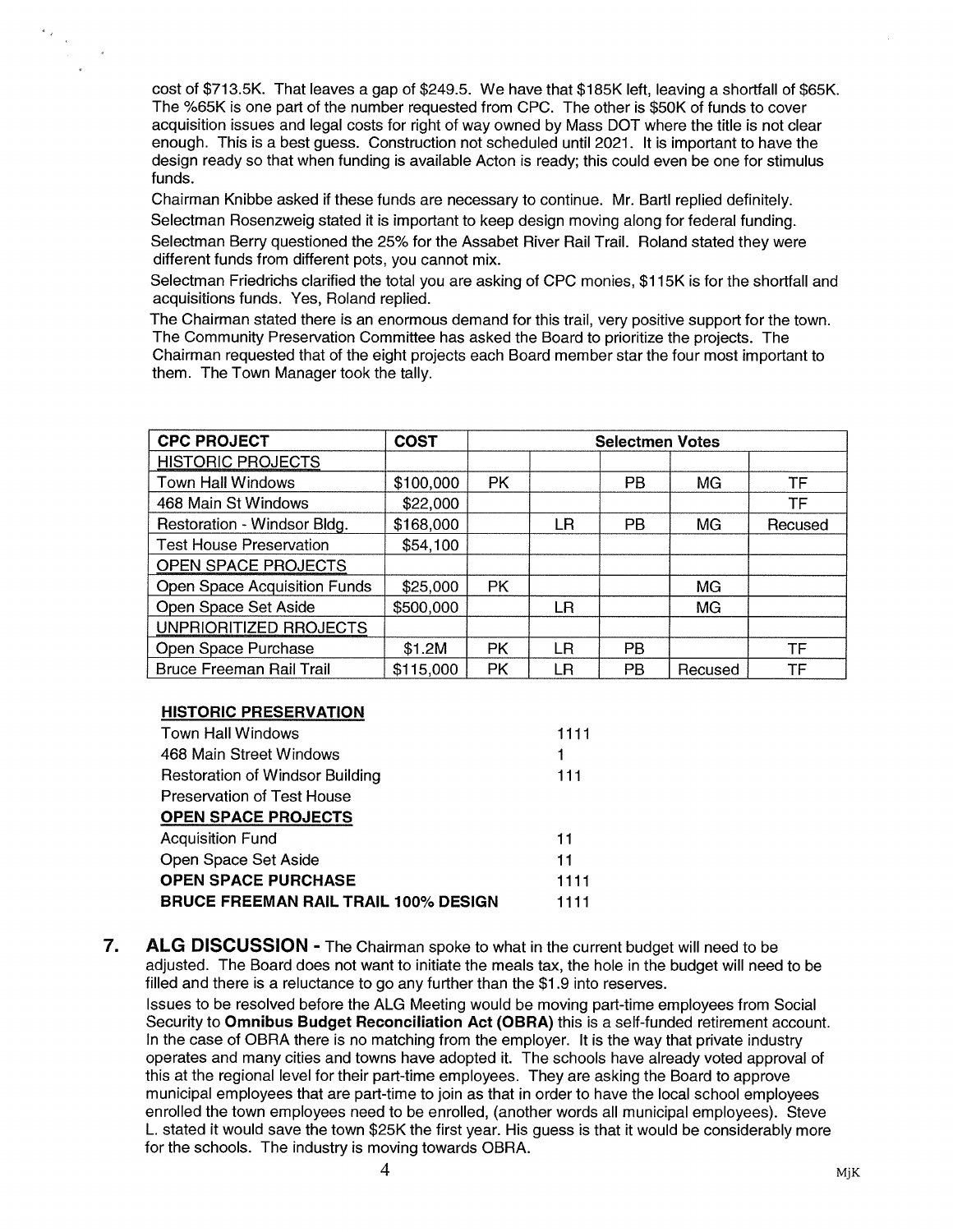Selectman Friedrichs asked what the downside is. The Town manager replied it is a social contract issue; you would need to decide if it is OK not to pay into SS. We have to contribute to SS but not to OBRA, we are not helping with quarters.

Selectman Gowing inquired if this will apply with the union contracts. The manager replied not in the town, Xuan Kong of the School Committee stated not in the schools either according to their legal counsel. Selectman Berry sees a lot of this it is basically switching employees to an IRA. This program requires a 7.5% contribution and SS requires a 6.5% contribution which the town matches. But in the OBRA program the monies are pre taxed so that makes the difference that the town would contribute. He feels it is a good plan. He noted it might not include all the benefits of SS such as disability benefit. Selectman Berry seconds the motion. Ann Chang has questions about how this will leave people years from now and what happens to earned social security, some people will be left without. Selectman Berry stated that unless you have earned enough quarters you do not get any social security. Ann stated it may be unfortunate for a group of people. Selectman Friedrichs moves to approve. The Chair called for a vote 4 voted approval Selectman Friedrichs abstained.

The history of the Community Oriented Policing Services (COPS) in schools program is that the Town has always paid for a police officer in the Schools. Then the town received a grant which enabled the town to add 2 additional officers. As the grant went away the Town and the schools have continued to split that and each entity funded one officer. Currently there are 3 officers in the schools of which the town funds two and the schools one. The schools no longer feel that they can maintain this program. The town is also unable to fund this additional position. In looking at other towns three officers seem like a lot. Police officers have many functions one is being sent to homes if children do not show up, the Chair feels this is inappropriate. Selectman Rosenzweig attended the meetings at school when this was discussed. And it was felt it was extremely important to have this type of person in school. According to the principals, teachers and students there are issues that students are going through and the relationship they develop with the police can mean there is an adult to turn to that is not a teacher and not a parent. The police are attuned to issues such as suicide, mental health, bullying, substance abuse, etc. They are there teaching drug prevention, internet safety and bully prevention. She urges the continuation of the funding until you can strategize how to fill this need. It is a high priority. Selectman Berry stated it is an important service and police can get to needed services that you can only receive through the court system. It is imperative to have the police who are familiar with the system. Selectman Friedrichs stated as society is spread apart this is important. The questions arise about the three, how many students do the other towns have that we are saying have fewer officers in the schools? If we did not fund the 3 would someone get layed-off? Chairman Knibbe replied yes that would be the result. She fully supports this program. The question before us is if the schools don't fund do we pick it up? Selectman Gowing stated Community Oriented Policing Services at this time when we have such economic upset it is critical to maintain that service. The concern is having three when other towns have fewer.

School debt issue we strongly feel we will not go into reserves to further fund. Given what the Governor says money will go to local aid. Additionally, we will go to ALG with the thought that we do not want meals tax at this point in time. Businesses do not need the extra burden of more tax. Selectman Rosenzweig stated we still need to keep the community safe and healthy. It would be better to work together, support each other and not go any deeper into reserves.

#### 8. SELECTMEN'S REPORTS

 $\frac{1}{\sqrt{2}}\sum_{\substack{\alpha\in\mathbb{Z}^d\\ \alpha\neq\beta}}\frac{1}{\alpha\sqrt{2}}\sum_{\substack{\alpha\in\mathbb{Z}^d\\ \alpha\neq\beta}}\frac{1}{\alpha\sqrt{2}}\sum_{\substack{\alpha\in\mathbb{Z}^d\\ \alpha\neq\beta}}\frac{1}{\alpha\sqrt{2}}\sum_{\substack{\alpha\in\mathbb{Z}^d\\ \alpha\neq\beta}}\frac{1}{\alpha\sqrt{2}}\sum_{\substack{\alpha\in\mathbb{Z}^d\\ \alpha\neq\beta}}\frac{1}{\alpha\sqrt{2}}\sum_{\substack{\alpha\in\mathbb{Z$  $\sim$ 

> Selectman Berry spoke of the Site visit with the MBTA and South Acton Train Station Advisory Committee meeting to be held on January  $30<sup>th</sup>$ . He would encourage all interested parties to come and support the alternative design. Selectmen Rosenzweig and Gowing will be there for support. He attended the Fitchburg Line Working Group that has been meeting for 10 years on the entire line to present Acton's hope for the new station. Comments were positive.

> The School Committee has not officially presented their budget yet. Dr. Mills presented an overview of the budget considerations. They are making all efforts to avoid charging fees for buses. They have appointed School Committee liaisons to different schools. Also discussed were possible cost savings measures and proposed cuts.

Selectman Rosenzweig stated that on February 2nd the Wastewater Advisory Neighborhood Task Force will hold a meeting to discuss and explain Title <sup>V</sup> Regulation meeting at the Senior Center.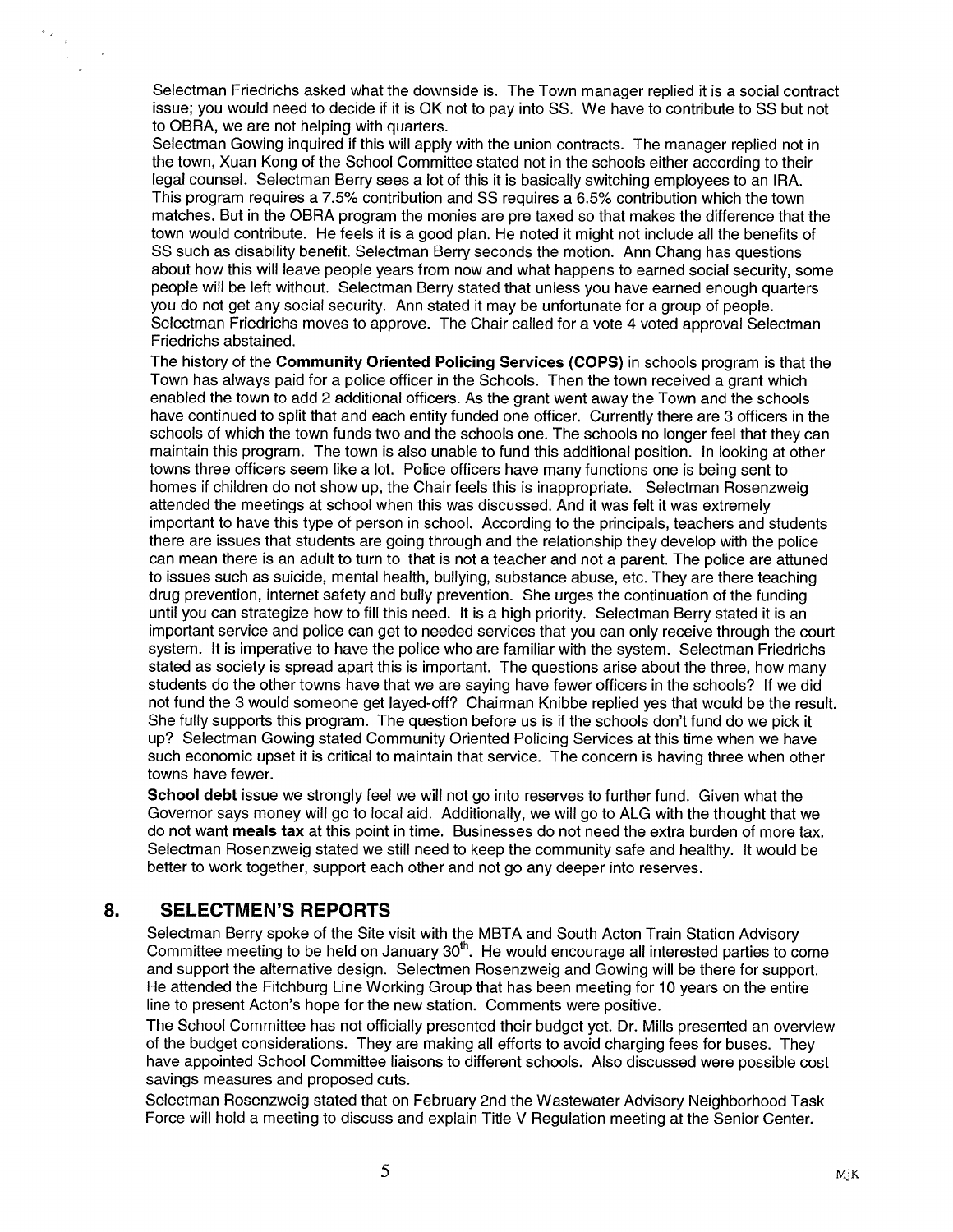Chairman Knibbe reported that the Green Advisory  $1<sup>st</sup>$  results of benchmarking. They will be showing current energy use and efficiencies of our municipal buildings. There is a great potential showing current energy use and efficiencies of our municipal buildings. There is a great potenti<br>for savings here. Usually energy is the 3<sup>rd</sup> or 4<sup>th</sup> largest expenditure item in a municipal budget.

#### 9. MINUTEMAN REGIONAL TECHNICAL SCHOOL

Dore' Hunter, the Board's liaison to the Minuteman School gave the presentation. The Regional Technical High School is looking for funds to do a feasibility study in FY 2011/2012. They have been trying to save monies and accomplish the study. The warrant article is moving along. A handful of people have come to the informative meetings. In recent years the school has lost students due to bad recruiting processes and has needed to pare staff when student enrollment went down. They took longer than they should have to accomplish those savings. The assessment to Acton is 17% less than last year about \$65K. About 650 students are enrolled and they have let 19 staff go this year. A feasibility proposal must be passed by all towns at Town Meeting, if it is not presented for vote it passes. The Warrant article approves authorizing the bond for the budget. A committee has been formed to review the various regional town agreements. The project will cost approximately \$1 .4M. Selectman Gowing felt we should not fund as enrollment is declining and those going forward to college is declining. Dore' stated they are turning these items around, there is new leadership and the spending is down. Chairman Knibbe shares the concern regarding the construction project at this point in time. It is a very hard time to ask for such expenditure. Selectman Rosenzweig stated this is a population with very little alternative and there are many students who go on to engineering school and MIT. Many of the issues with enrollment have to do with the building itself. Chairman Knibbe would like to have a public hearing before town meeting. She would prefer a large group rather than several smaller groups.

#### 10. STREETLIGHTS REQUEST AT ROBBINS BROOK

Residents of Robbins Brook have requested that additional lights be added on Main Street at Eastern Road, Hartland Way and John Francis Road. Municipal Properties has reviewed the request with the Town Manager and the Town Manager recommended new stronger 100 Watt Metal Halide Lights at Eastern Road and Main Street (Pole 31/288), at Carlisle Road and Main Street (Pole 31/291) and at Hartland and Main Street (Pole 31/293). There does not appear to be a necessity for a light at John Francis Road.

Installation of the pole for the lights is about \$750.00 and electricity cost about \$100.00 a year. Chairman Knibbe stated that as a policy we don't put lights in private ways. She made a motion to accept the Town Manager's recommendation, placing all poles on Main Street locations, seconded by Selectman Rosenzweig. All voted in agreement to approve.

### 11. OTHER BUSINESS

### CONSENT AGENDA

 $\frac{1}{\left\| \mathcal{L} \right\|_{\mathcal{L}^{2}}^{2}}$  $\sim$ 

> Chairman Knibbe read the consent agenda and moved to approve all items that had not been held. Selectman Berry seconded and 4 Selectman voted in agreement, Selectman Friedrichs abstained as she did not have a chance to read the minutes. Three items were held, #13, 19 and Extra Information Consent. Hold 13, Selectman Berry explained what ACHC was asking for is a consultant to make an existing conditions inventory, a survey and an analysis report which is a section of the Housing Element being required for the Comprehensive Community Plan (CCP). Selectman Friedrichs stated that this request should exclude analysis as that input can be skewed; and the consultant should be hired by the Town Manager and not the ACHC itself. Chairman Knibbe has the opposite point of view. Having an out side person would be great and she would like to expand the request to include how to get to our 10% quota. Selectman Gowing would like to use a consultant to put a fresh look on the survey and the analysis. Selectman Rosenzweig wanted a clean look at what are the housing needs are in Acton in general. It is not as global as the Comprehensive Community Plan, just one section of the Plan. Michaela Moran, as chair of Historic District Committee, stated when they were given the outline of requirements for the Existing Conditions Inventory and Analysis from Roland Bartl they were overwhelmed. The town of Belmont's HDC had to complete an inventory and it took six months. She feels it is at least a six month project. Housing has managed to pull CPC funds and this puts the Historic Commission at low level, why? In the Comprehensive Community Plan some are going to be